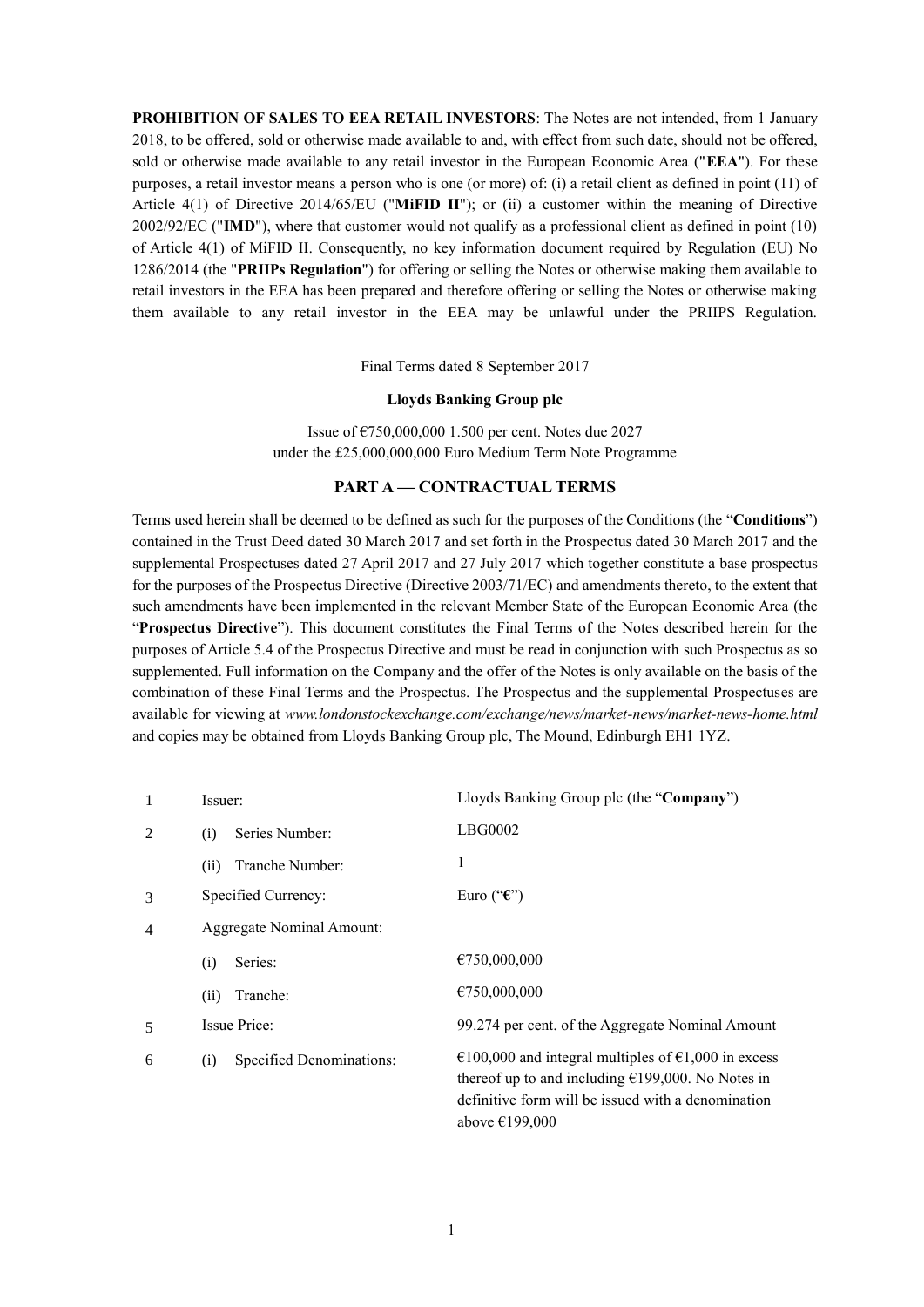|    | <b>Calculation Amount:</b><br>(ii)                 | €1,000                     |
|----|----------------------------------------------------|----------------------------|
| 7  | Issue Date:<br>(i)                                 | 12 September 2017          |
|    | Interest Commencement Date:<br>(ii)                | <b>Issue Date</b>          |
| 8  | <b>Maturity Date:</b>                              | 12 September 2027          |
| 9  | Interest Basis:                                    | 1.500 per cent. Fixed Rate |
| 10 | Redemption Basis:                                  | Redemption at par          |
| 11 | Change of Interest or<br>Redemption/Payment Basis: | Not Applicable             |
| 12 | Alternative Currency Equivalent:                   | Not Applicable             |
| 13 | Put/Call Options:                                  | Not Applicable             |
| 14 | Status of the Notes:                               | Senior                     |
| 15 | Senior Notes Waiver of Set-off:                    | Applicable                 |
| 16 | Restricted Events of Default:                      | Applicable                 |

## **PROVISIONS RELATING TO INTEREST (IF ANY) PAYABLE**

| 17                                | <b>Fixed Rate Note Provisions</b>       | Applicable                                                        |  |
|-----------------------------------|-----------------------------------------|-------------------------------------------------------------------|--|
|                                   | Rate of Interest:<br>(i)                | 1.500 per cent. per annum payable annually in arrear              |  |
|                                   | Interest Payment Date(s):<br>(ii)       | 12 September in each year from and including 12<br>September 2018 |  |
|                                   | (iii) Fixed Coupon Amount:              | $€15.00$ per Calculation Amount                                   |  |
|                                   | (iv) Broken Amount(s):                  | Not Applicable                                                    |  |
|                                   | Day Count Fraction:<br>(v)              | Actual/Actual ICMA                                                |  |
|                                   | (vi) Determination Dates:               | 12 September in each year                                         |  |
|                                   | (vii) Business Day Convention:          | Not Applicable                                                    |  |
| 18                                | <b>Fixed Rate Reset Note Provisions</b> | Not Applicable                                                    |  |
| 19                                | <b>Floating Rate Note Provisions</b>    | Not Applicable                                                    |  |
| 20                                | <b>Zero Coupon Note Provisions</b>      | Not Applicable                                                    |  |
| PROVISIONS RELATING TO REDEMPTION |                                         |                                                                   |  |
| 21                                | <b>Call Option</b>                      | Not Applicable                                                    |  |
| 22                                | <b>Put Option</b>                       | Not Applicable                                                    |  |

- 23 **Capital Disqualification Event Call** Not Applicable
- 24 **Loss Absorption Disqualification Event Call** Applicable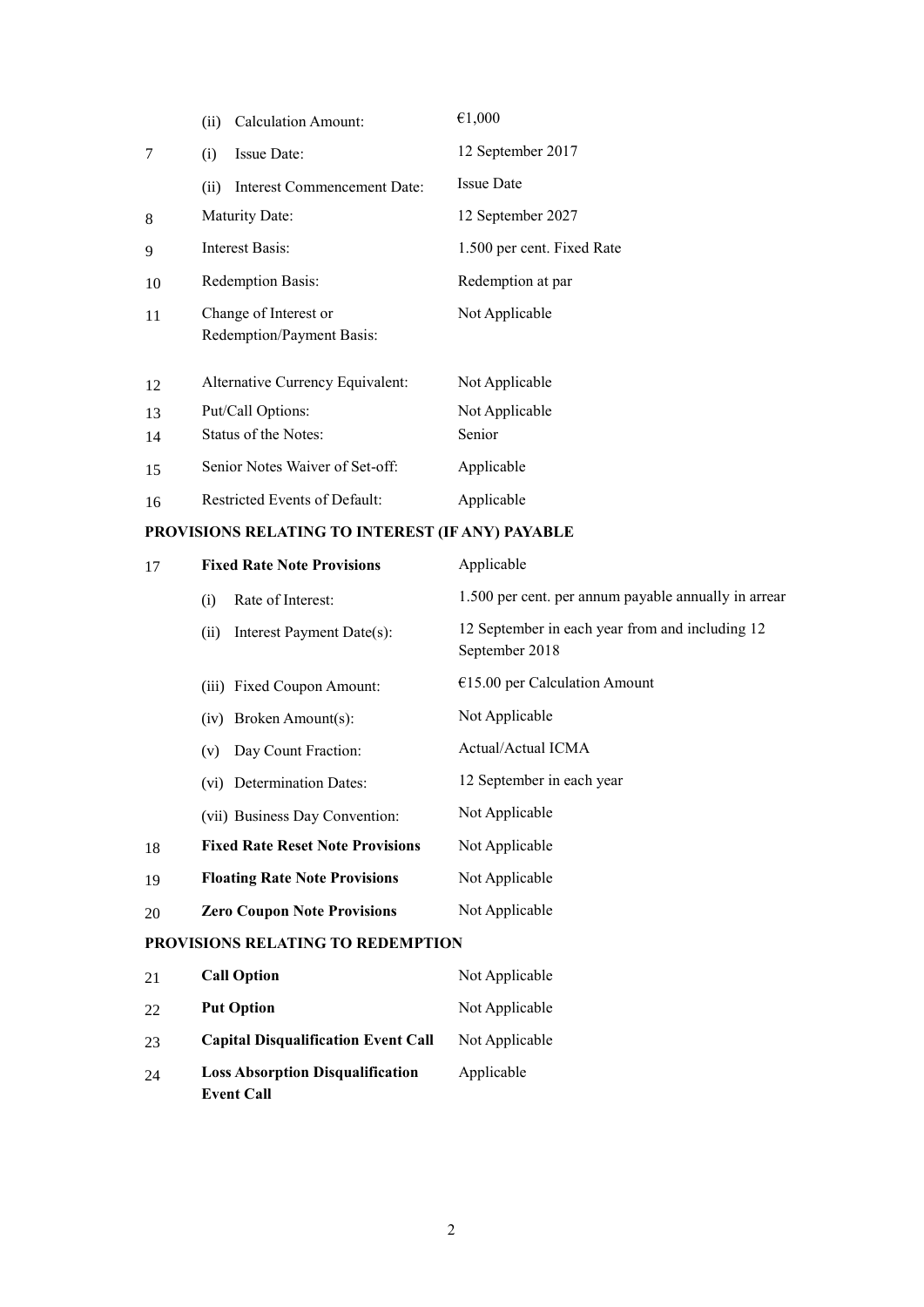|                                                   | Loss Absorption Disqualification<br>Event - Partial Exclusion:                                                                                                                  | Applicable                                                                                  |
|---------------------------------------------------|---------------------------------------------------------------------------------------------------------------------------------------------------------------------------------|---------------------------------------------------------------------------------------------|
| 25                                                | <b>Final Redemption Amount</b>                                                                                                                                                  | $€1,000$ per Calculation Amount                                                             |
| 26                                                | <b>Early Redemption Amount</b>                                                                                                                                                  |                                                                                             |
|                                                   | Early Redemption Amount(s)<br>payable on redemption for taxation<br>reasons, following a Capital<br>Disqualification Event or on event of<br>default or other early redemption: | $€1,000$ per Calculation Amount                                                             |
| 27                                                | <b>Capital Disqualification Event</b><br><b>Substitution and Variation</b>                                                                                                      | Not Applicable                                                                              |
| <b>GENERAL PROVISIONS APPLICABLE TO THE NOTES</b> |                                                                                                                                                                                 |                                                                                             |
| 28                                                | <b>Form of Notes:</b>                                                                                                                                                           | <b>Bearer Notes:</b>                                                                        |
|                                                   |                                                                                                                                                                                 | Temporary Global Note exchangeable for a<br>Permanent Global Note which is exchangeable for |
|                                                   |                                                                                                                                                                                 | Definitive Notes in the limited circumstances<br>specified in the Permanent Global Note     |
| 29                                                | New Global Note:                                                                                                                                                                | Yes                                                                                         |
| 30                                                | Additional Financial Centre(s) or<br>other special provisions relating to<br>payment dates:                                                                                     | <b>London and TARGET</b>                                                                    |
| 31                                                | Talons for future Coupons to be<br>attached to Definitive Notes (and<br>dates on which such Talons mature):                                                                     | No                                                                                          |
|                                                   | <b>DISTRIBUTION</b>                                                                                                                                                             |                                                                                             |
| 32                                                | U.S. Selling Restrictions:                                                                                                                                                      | Reg S Category 2; TEFRA D                                                                   |

 $\dagger$  $\subset$ 

By: PETER GREEN<br>Duly authorised